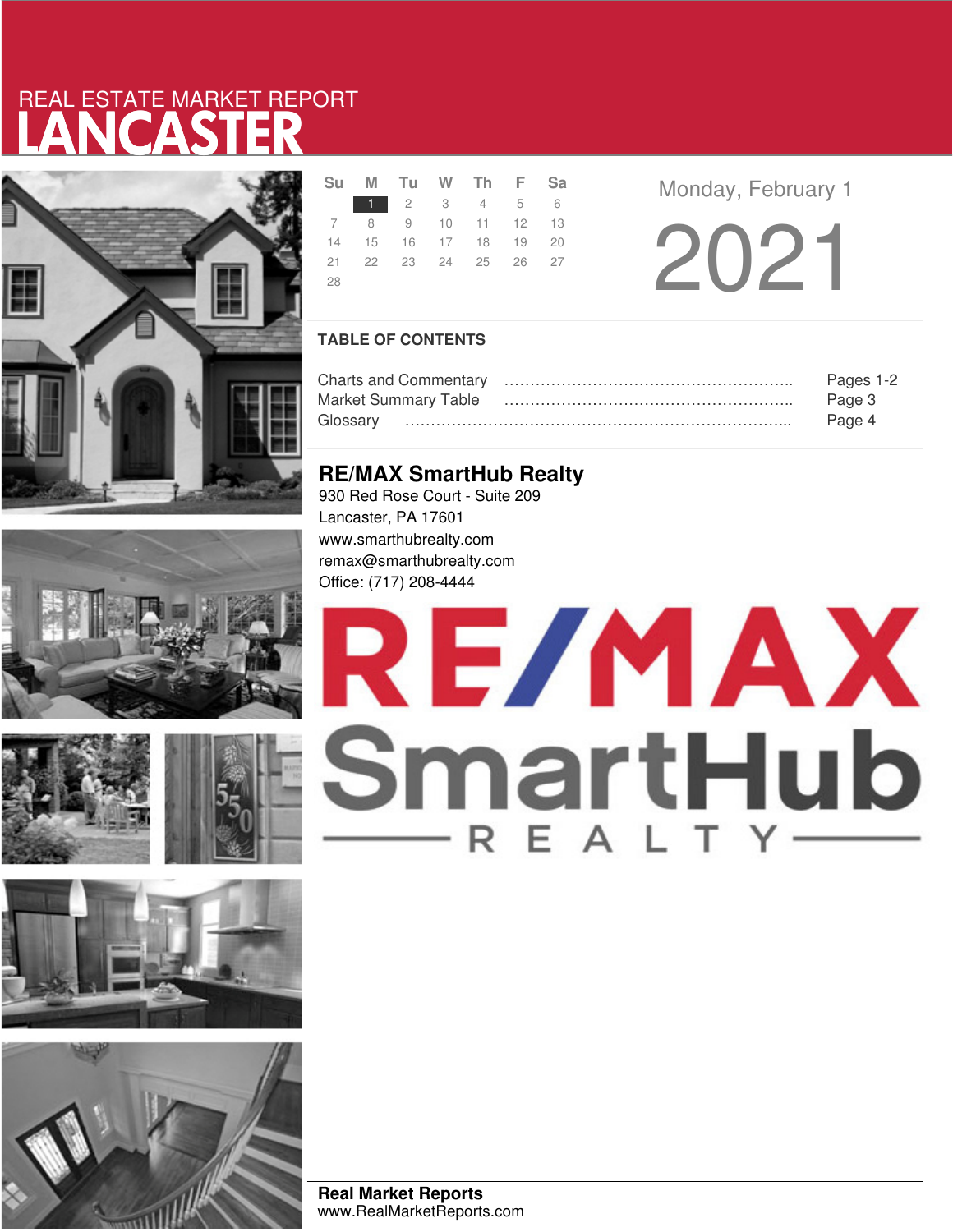

Monday, February 1, 2021

### RE/MAX SmartHub Realty remax@smarthubrealty.com

Office: (717) 208-4444

at the real estate market. Currently there are 639 sales pending in the market overall, leaving 442 listings still for sale. The resulting pending ratio is 59.1% (639 divided by 1,081). So you might be asking yourself, that's great... but what exactly does it mean? I'm glad you asked! *Let's take a look*

The pending ratio indicates the supply & demand of the market. Specifically, a high ratio means that listings are in demand and quickly going to contract. Alternatively, a low ratio means there are not enough qualified buyers for the existing supply.

**"Current inventory is described as active."**

Taking a closer look, we notice that the \$200K - \$250K price range has a relatively large number of contracts pending sale.

We also notice that the \$350K - \$400K price range has a relatively large inventory of properties for sale at 59 listings. The average list price (or asking price) for all properties in this market is \$410,969.





A total of 3366 contracts have closed in the last 6 months with an average sold price of \$264,817. Breaking it down, we notice that the \$200K - \$250K price range contains the highest number of sold listings.

Alternatively, a total of 690 listings have failed to sell in that same period of time. Listings may fail to sell for many reasons such as being priced too high, having been inadequately marketed, the property was in poor condition, or perhaps the owner had second thoughts about selling at this particular time. The \$200K - \$250K price range has the highest number of off-market listings at 95 properties.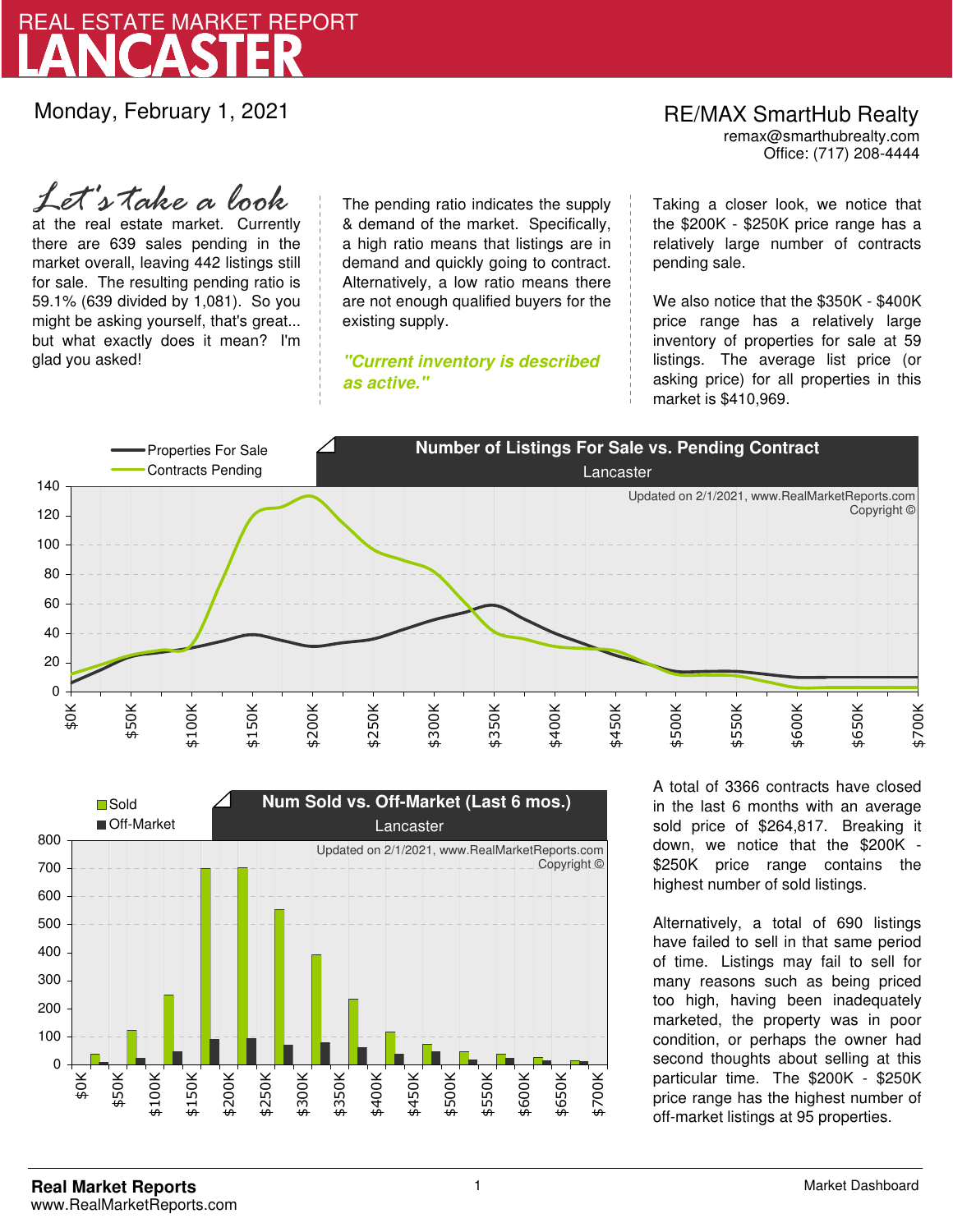# LANCASTER REAL ESTATE MARKET REPORT

# Monday, February 1, 2021

### RE/MAX SmartHub Realty remax@smarthubrealty.com

Office: (717) 208-4444

Looking at the chart to the right, you might be wondering why average days on market (DOM) is important. This is a useful measurement because it can help us to determine whether we are in a buyer's market (indicated by high DOM), or a seller's market (indicated by low DOM). Active listings (properties for sale) have been on the market for an average of 156 days.

Analysis of sold properties for the last six months reveals an average sold price of \$264,817 and 26 days on market. Notice that properties in the \$150K - \$200K price range have sold quickest over the last six months.

The recent history of sales can be seen in the two charts below. The average sold price for the last 30 days was \$261,819 with an average DOM of 23 days.

Since the recent DOM is less than the average DOM for the last 6 months, it is a positive indicator for demand. It is always important to realize that real estate markets can fluctuate due to many factors, including shifting interest rates, the economy, or seasonal changes.



### **"The average list-to-sales ratio for this area is 99.5%."**

Ratios are simple ways to express the difference between two values such as list price and sold price. In our case, we typically use the list-to-sale ratio to determine the percentage of the final list price that the buyer ultimately paid. It is a very common method to help buyers decide how much to offer on a property.

Analysis of the absorption rate indicates an inventory of 0.8 months based on the last 6 months of sales. This estimate is often used to determine how long it would take to sell off the current inventory of properties if all conditions remained the same. It is significant to mention that this estimate does not take into consideration any additional properties that will come onto the market in the future.



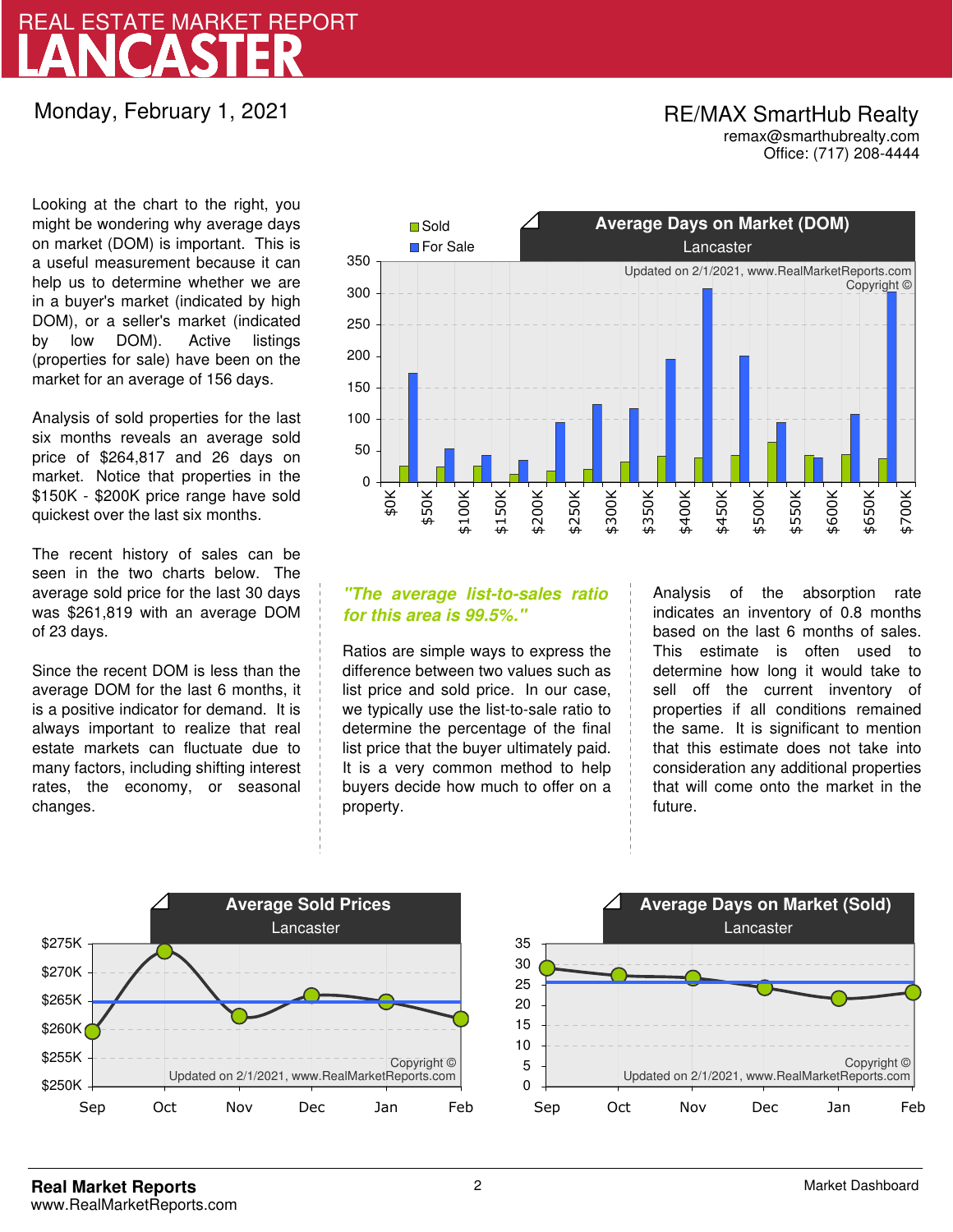# LANCASTER REAL ESTATE MARKET REPORT

Monday, February 1, 2021

# RE/MAX SmartHub Realty

Office: (717) 208-4444 remax@smarthubrealty.com

|                                    |           | <b>Contracts Pending</b> <sup>[2]</sup> |            |                   |            |                               |              | Off-Market in the Last 6 Months [3] |            |                   |                   |                   |  | <b>Absorption Rate</b> |      |
|------------------------------------|-----------|-----------------------------------------|------------|-------------------|------------|-------------------------------|--------------|-------------------------------------|------------|-------------------|-------------------|-------------------|--|------------------------|------|
|                                    |           | For Sale <sup>[1]</sup>                 |            |                   |            | Sold in the Last 6 Months [4] |              |                                     |            |                   |                   |                   |  |                        |      |
| <b>Price Range</b>                 |           | Total                                   | Avg        | Avg               | Total      | Pending                       | <b>Total</b> | <b>Total</b>                        | Avg        | Avg Orig          | Avg               | Avg               |  | List to                | Mos. |
| Min.                               | Max.      | <b>Num</b>                              | <b>DOM</b> | <b>List Price</b> | <b>Num</b> | Ratio                         | <b>Num</b>   | <b>Num</b>                          | <b>DOM</b> | <b>List Price</b> | <b>List Price</b> | <b>Sold Price</b> |  | <b>Sales</b>           |      |
| \$0                                | \$49,999  | 6                                       | 173        | \$35,550          | 12         | 66.7%                         | 9            | 38                                  | 27         | \$38,954          | \$37,649          | \$28,892          |  | 76.7%                  | 0.9  |
| \$50,000                           | \$99,999  | 24                                      | 54         | \$75,375          | 25         | 51.0%                         | 24           | 123                                 | 25         | \$81,051          | \$79,578          | \$75,152          |  | 94.4%                  | 1.2  |
| \$100,000                          | \$149,999 | 30                                      | 44         | \$128,990         | 32         | 51.6%                         | 47           | 249                                 | 26         | \$133,778         | \$132,087         | \$129,437         |  | 98.0%                  | 0.7  |
| \$150,000                          | \$199,999 | 39                                      | 35         | \$178,238         | 119        | 75.3%                         | 92           | 701                                 | 13         | \$173,863         | \$175,129         | \$174,415         |  | 99.6%                  | 0.3  |
| \$200,000                          | \$249,999 | 31                                      | 95         | \$224,174         | 133        | 81.1%                         | 95           | 703                                 | 18         | \$225,322         | \$226,294         | \$226,092         |  | 99.9%                  | 0.3  |
| \$250,000                          | \$299,999 | 36                                      | 124        | \$277,691         | 97         | 72.9%                         | 72           | 555                                 | 22         | \$268,248         | \$270,975         | \$271,270         |  | 100.1%                 | 0.4  |
| \$300,000                          | \$349,999 | 49                                      | 118        | \$328,626         | 82         | 62.6%                         | 81           | 393                                 | 33         | \$320,150         | \$323,056         | \$323,123         |  | 100.0%                 | 0.7  |
| \$350,000                          | \$399,999 | 59                                      | 195        | \$375,411         | 41         | 41.0%                         | 63           | 236                                 | 42         | \$373,506         | \$373,156         | \$372,673         |  | 99.9%                  | 1.5  |
| \$400,000                          | \$449,999 | 40                                      | 308        | \$428,014         | 31         | 43.7%                         | 39           | 119                                 | 39         | \$421,036         | \$422,636         | \$421,709         |  | 99.8%                  | 2.0  |
| \$450,000                          | \$499,999 | 25                                      | 201        | \$469,589         | 28         | 52.8%                         | 46           | 75                                  | 42         | \$474,143         | \$477,173         | \$471,882         |  | 98.9%                  | 2.0  |
| \$500,000                          | \$549,999 | 14                                      | 95         | \$524,006         | 12         | 46.2%                         | 18           | 46                                  | 63         | \$535,283         | \$532,860         | \$520,234         |  | 97.6%                  | 1.8  |
| \$550,000                          | \$599,999 | 14                                      | 39         | \$582,379         | 11         | 44.0%                         | 24           | 39                                  | 43         | \$587,321         | \$584,605         | \$573,016         |  | 98.0%                  | 2.2  |
| \$600,000                          | \$649,999 | 10                                      | 109        | \$634,269         | 3          | 23.1%                         | 16           | 28                                  | 45         | \$622,136         | \$626,193         | \$622,399         |  | 99.4%                  | 2.1  |
| \$650,000                          | \$699,999 | 10                                      | 303        | \$681,689         | 3          | 23.1%                         | 11           | 16                                  | 37         | \$692,361         | \$688,611         | \$674,236         |  | 97.9%                  | 3.8  |
| \$700,000                          | $+$       | 55                                      | 286        | \$1,019,955       | 10         | 15.4%                         | 53           | 45                                  | 99         | \$964,256         | \$943,705         | \$934,096         |  | 99.0%                  | 7.3  |
| <b>Market Summary &gt;&gt;&gt;</b> |           | 442                                     | 156        | \$410,969         | 639        | 59.1%                         | 690          | 3,366                               | 26         | \$265,290         | \$266,128         | \$264,817         |  | 99.5%                  | 0.8  |

Status = [1] ACT; [2] PND; [3] WTH, EXP, CNL; [4] CLS

CountyOrParish = Lancaster

PropertyType = Residential

1

Date Range = 08/03/2020 to 02/01/2021 Data believed to be accurate but not guaranteed.